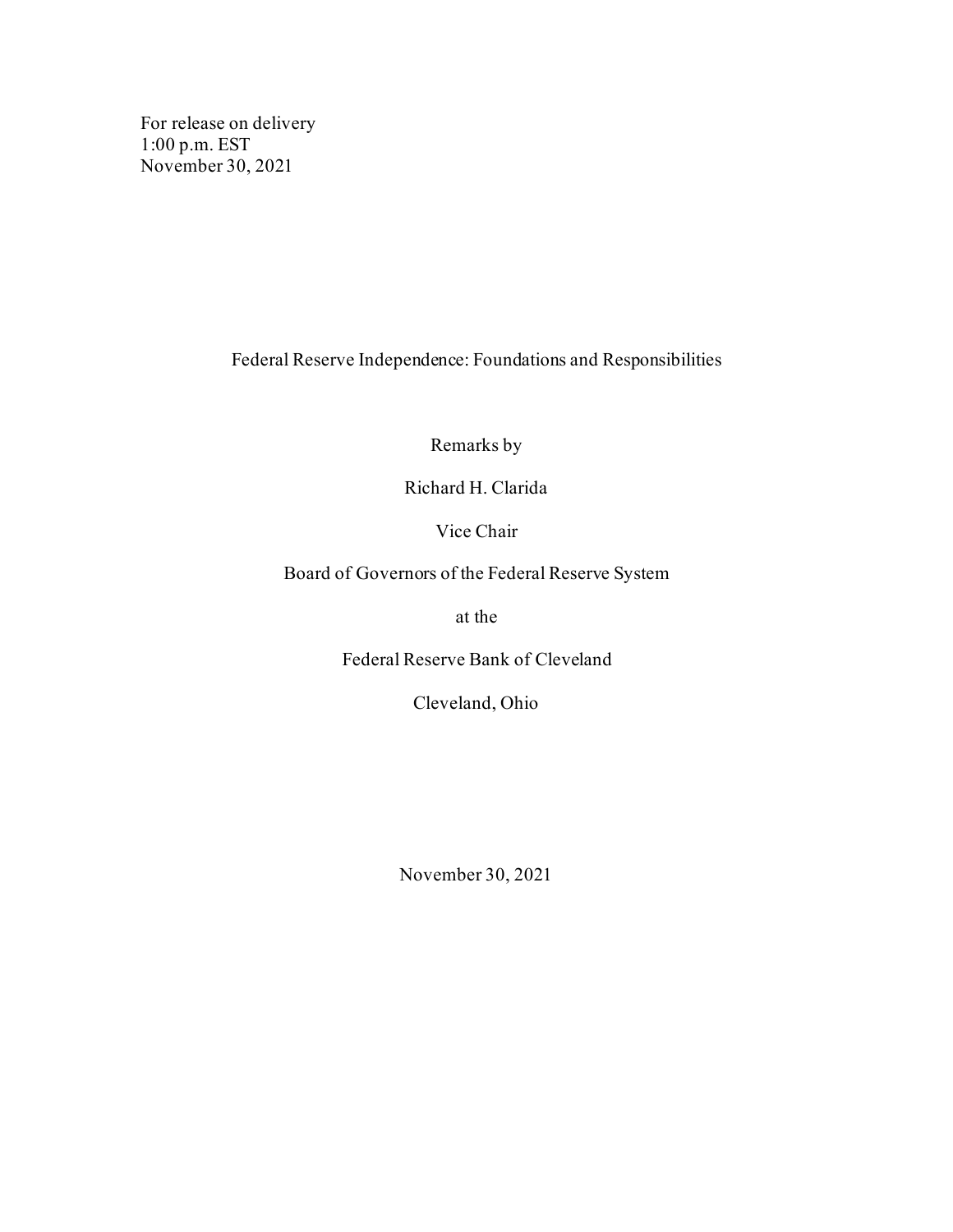The COVID-19 pandemic and the mitigation efforts put in place to contain it delivered the most severe blow to the U.S. and global economies since the Great Depression.<sup>[1](#page-1-0)</sup> Gross domestic product (GDP) collapsed at a nearly 33 percent annual rate in the second quarter of 2020. More than 22 million jobs were lost in just the first two months of the crisis, and the unemployment rate rose from a 50-year low of 3.5 percent in February to a postwar peak of almost 15 percent in April 2020. A precipitous decline in aggregate demand pummeled the consumer price level. The resulting disruptions to economic activity significantly tightened financial conditions and impaired the flow of credit to U.S. households and businesses.

The fiscal and monetary policy response in the United States to the COVID crisis was unprecedented in its scale, scope, and speed. Legislation passed by the Congress in March 2020, December 2020, and March 2021 provided a total of nearly \$5.8 trillion in fiscal support to the U.S. economy—about 28 percent of U.S. GDP. [2](#page-1-1)

The Federal Reserve acted decisively and with dispatch to deploy each and every tool in its conventional kit and to design, develop, and launch within weeks a series of innovative facilities to support the flow of credit to households and business. The facilities the Federal Reserve either relaunched or designed and developed anew in response to the COVID crisis were established under the authority of section 13(3) of the

<span id="page-1-0"></span> $<sup>1</sup>$  The views expressed are my own and not necessarily those of other Federal Reserve Board members or</sup> Federal Open Market Committee participants. I would like to thank Mark Carlson, Burcu Duygan-Bump, Edward Nelson, Chiara Scotti, and Mark Van Der Weide for assistance in preparing these remarks.

<span id="page-1-1"></span><sup>&</sup>lt;sup>2</sup> This total includes the roughly \$3 trillion from the spring 2020 bills—the Coronavirus Preparedness and Response Supplemental Appropriations Act, 2020; the Families First Coronavirus Response Act; the Coronavirus Aid, Relief, and Economic Security (CARES) Act; and the Paycheck Protection Program and Health Care Enhancement Act—inclusive of the roughly \$0.45 trillion in capitalization for the Fed lending facilities in the CARES Act; \$0.9 trillion in the stimulus divisions of the Consolidated Appropriations Act, 2021, passed in late December 2020; and \$1.9 trillion in the American Rescue Plan Act of 2021, passed in March 2021.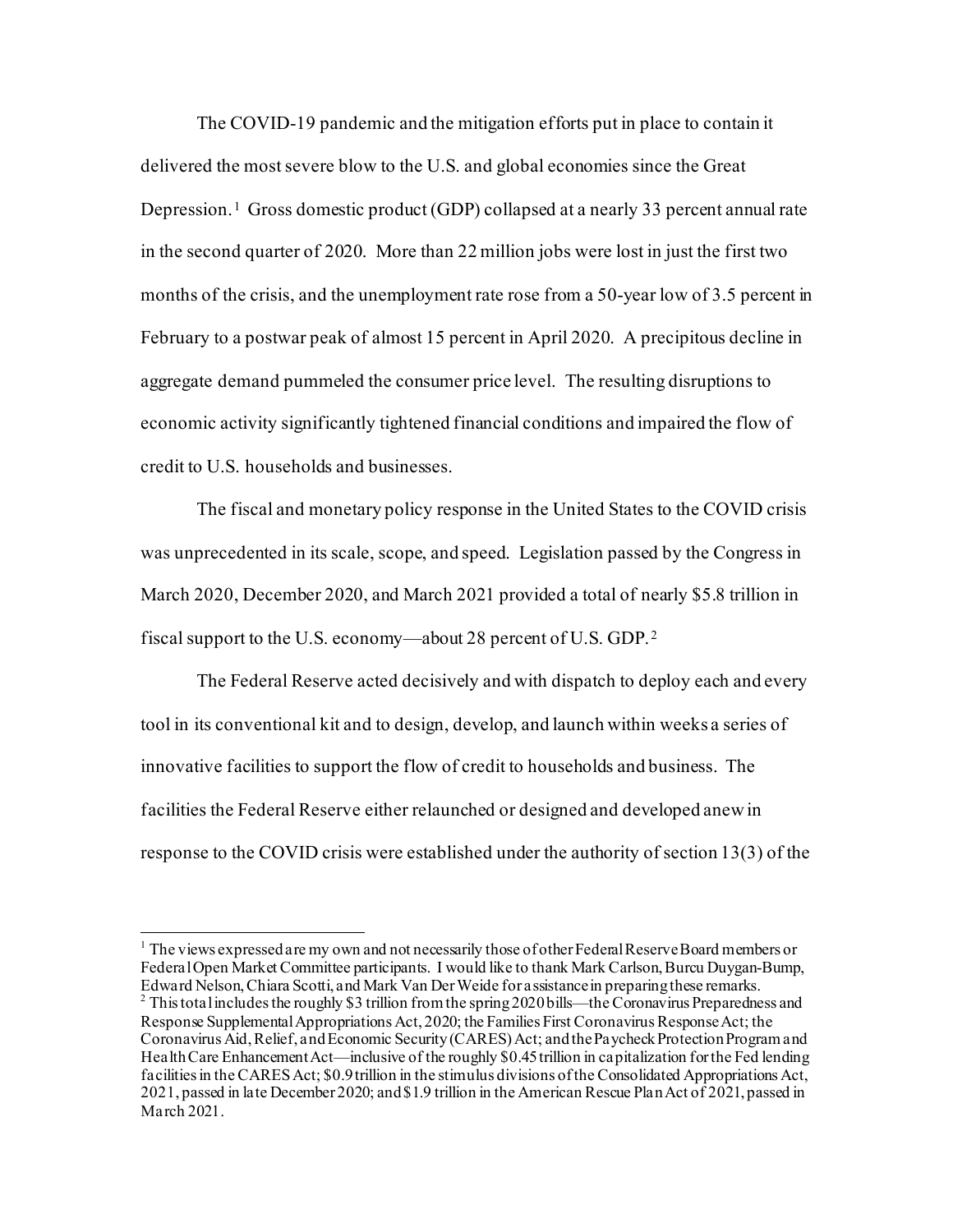Federal Reserve Act; under section 13(3), these facilities can be established only in "unusual and exigent circumstances" and with approval of the Treasury Secretary.[3](#page-2-0)

The Global Pandemic Collapse (GPC) in the spring of 2020 was the second occasion in the past dozen years in which the Federal Reserve invoked its emergency lending powers to help forestall severe financial market disruptions—the first occasion being the Global Financial Crisis (GFC) of 2008–09. In my remarks today, I would like to reflect on the Federal Reserve's response to the GPC in the context of our institution's history and structure and to highlight not only the privileges that flow from, but also the responsibilities that are required to respect, our institutional independence.

## **Origins of the Federal Reserve**

Let's begin with some history. At the urging of Treasury Secretary Alexander Hamilton, the First Congress of the United States established the First Bank of the United States in 1791. Like similar institutions in other countries—most notably, the Bank of England—the First Bank of the United States was owned by the private sector, was publicly chartered, and carried out some of the operations that would be thought of today as those of a central bank.[4](#page-2-1) That First Bank played a key role in executing Hamilton's vision to put the young federal government's finances on a sound footing, to promote the stabilization of the purchasing power of the U.S. dollar, and to support economic growth. Nevertheless, that First Bank became embroiled in politics, and the Congress failed to renew its 20-year charter in 1811. In 1816, the Congress did charter a Second Bank of

 $-2-$ 

<span id="page-2-0"></span><sup>&</sup>lt;sup>3</sup> Section 13(3) of the Federal Reserve Act (12 U.S.C. 343(3)) is a vailable on the Board's website at https://www.federalreserve.gov/about the fed/section 13.htm (quoted text in paragraph A).

<span id="page-2-1"></span> $\frac{4}{3}$  Goodhart (1988) provides a comparison of the First Bank of the United States with those of other central banks in the same era. Krooss (1960, p. 4) and Cowen (2000) describe the role the bank played in the U.S. economy and financial system.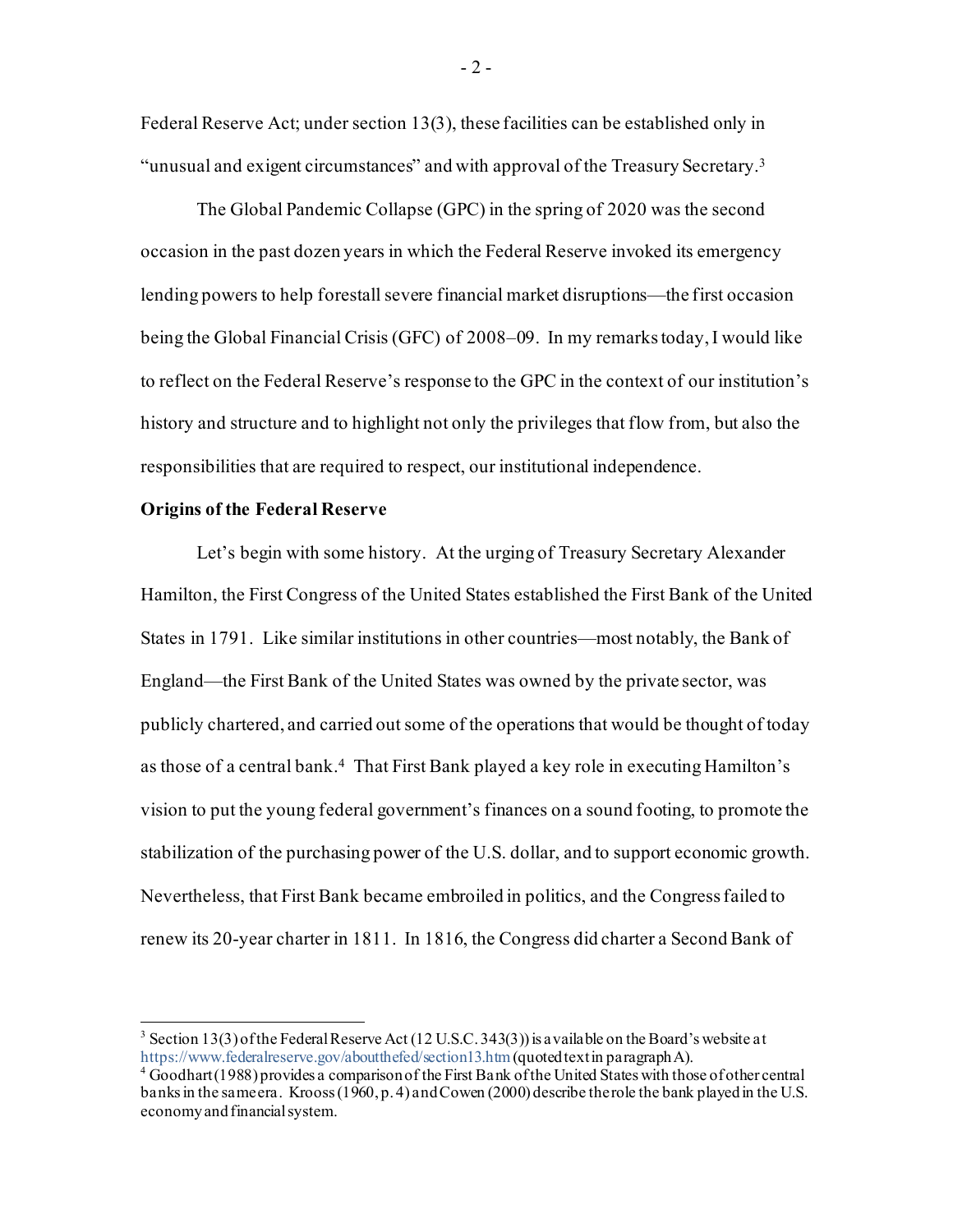the United States, which was designed along similar lines to its predecessor. But it, too, generated political controversy—Andrew Jackson was not a fan and was not shy in saying so—and its 20-year charter expired without renewal in 1836.

For the next 77 years, the United States operated without a central bank. There was significant financial-sector development during this time, with commercial banks, equity markets, and corporate bond markets all playing a growing role in financial intermediation in the U.S. economy. This period also witnessed several major financial panics that substantially disrupted economic activity.[5](#page-3-0) One of those panics—the Panic of 1907—galvanized the Congress to establish a new central bank. The Federal Reserve was charted by the Congress in 1913 and directed specifically to promote the stability of the financial system. An important goal of the Federal Reserve in those early years was to smooth the large seasonal swings in interest rates and credit conditions associated with the harvest season that, in the past, had contributed to financial panics. The principal tool provided in the Federal Reserve Act to accomplish this goal was the ability of the Federal Reserve to lend funds to commercial banks against sound collateral through its "discount window."<sup>[6](#page-3-1)</sup>

Through the compromises and choices made in designing the Federal Reserve system, the Congress created an institution that received broader and more durable political support than had been the case for the First and Second Banks of the United States. At the center of the Federal Reserve System was the Federal Reserve Board,

- 3 -

<span id="page-3-0"></span><sup>&</sup>lt;sup>5</sup> For a chronology of major and nonmajor banking panics in this period, see Jalil (2015). James, McAndrews, and Weiman (2013) discuss how suspensions of the payment system resulting from banking panics disrupted economic activity.

<span id="page-3-1"></span> $\frac{1}{6}$  As discussed in Hamlin (1914), by providing a reliable liquidity backstop to the commercial banking system, the discount window was critical to ensuring confidence and the Federal Reserve was able to help prevent panic dynamics from being set in motion.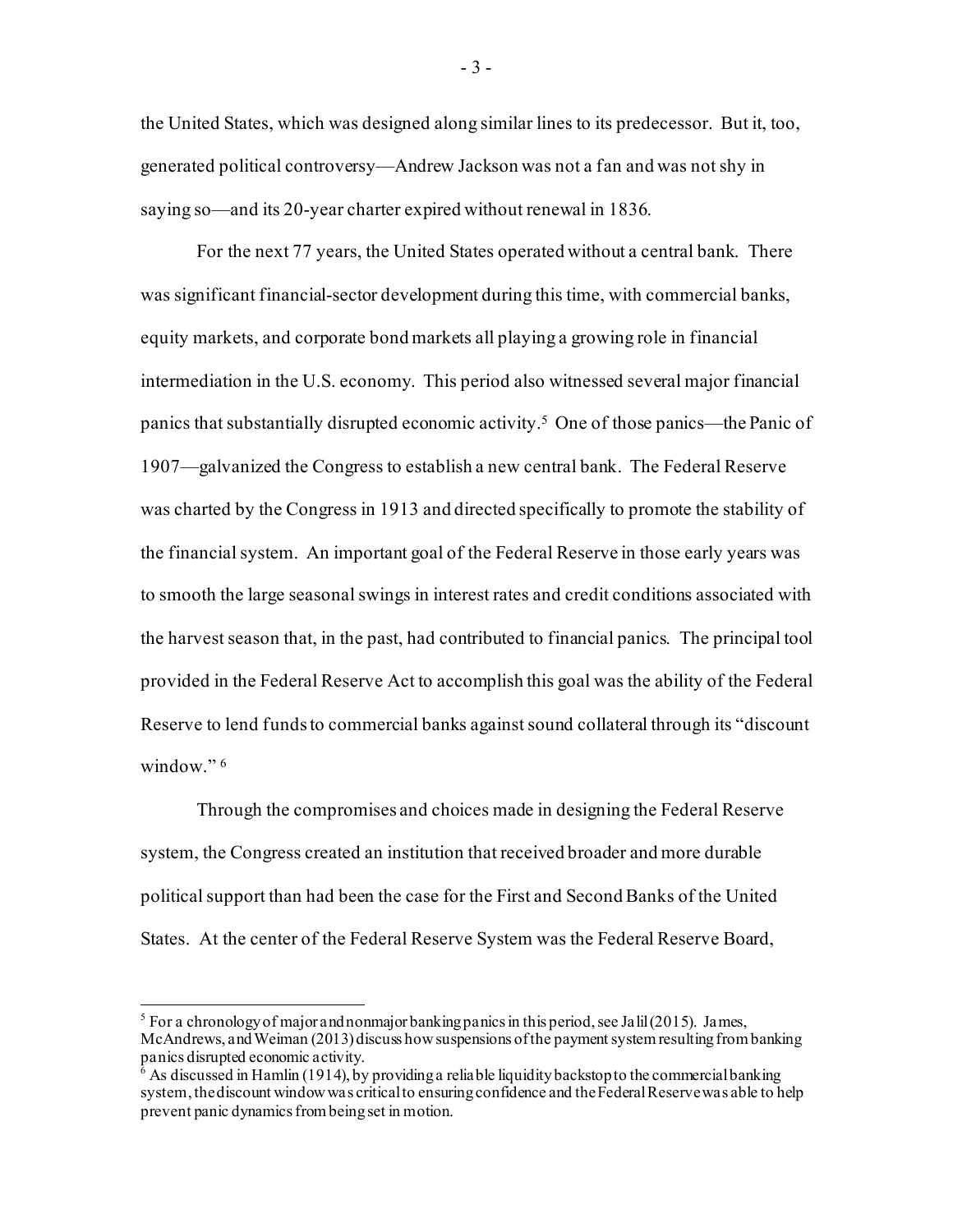which was composed of public officials nominated by the President and confirmed by the Senate. In this initial incarnation, the Board included the Secretary of the Treasury as an *ex officio* member. The Federal Reserve System also included 12 Reserve Banks distributed across a dozen geographic Districts—which were designed to be responsive to and report on regional economic conditions.

Although the Congress assigned the Federal Reserve a statutory set of goals and tools, policymakers from the very first days had substantial independence in how they used those tools to pursue the assigned goals. For example, the interest rate charged on discount window loans—rates that had an important bearing on overall financial conditions in the country—was set by Federal Reserve policymakers, with little interference from the Congress or the executive branch. The same was true of Federal Reserve purchases or sales of Treasury securities. These open market transactions were found, over time, to be another effective tool with which to influence overall financial conditions.

#### **The Great Depression and Changes to the Structure of the Federal Reserve**

In response to the Great Depression and reflecting a growing recognition that the Federal Reserve's original institutional design was in need of improvement, the Congress restructured the Federal Reserve System in the 1930s. [7](#page-4-0) Greater authority over policy decisions was placed with the Board—whose members, given their presidential nomination and Senate confirmation, were thought to be more clearly accountable to the nation as a whole. At the same time, the Congress gave the Board increased

<span id="page-4-0"></span> $^7$  The most substantial change to the structure of the Federal Reserve System occurred with the Banking Act of 1935. As part of this restructuring, the Federal Reserve Board was renamed the Board of Governors of the Federal Reserve System.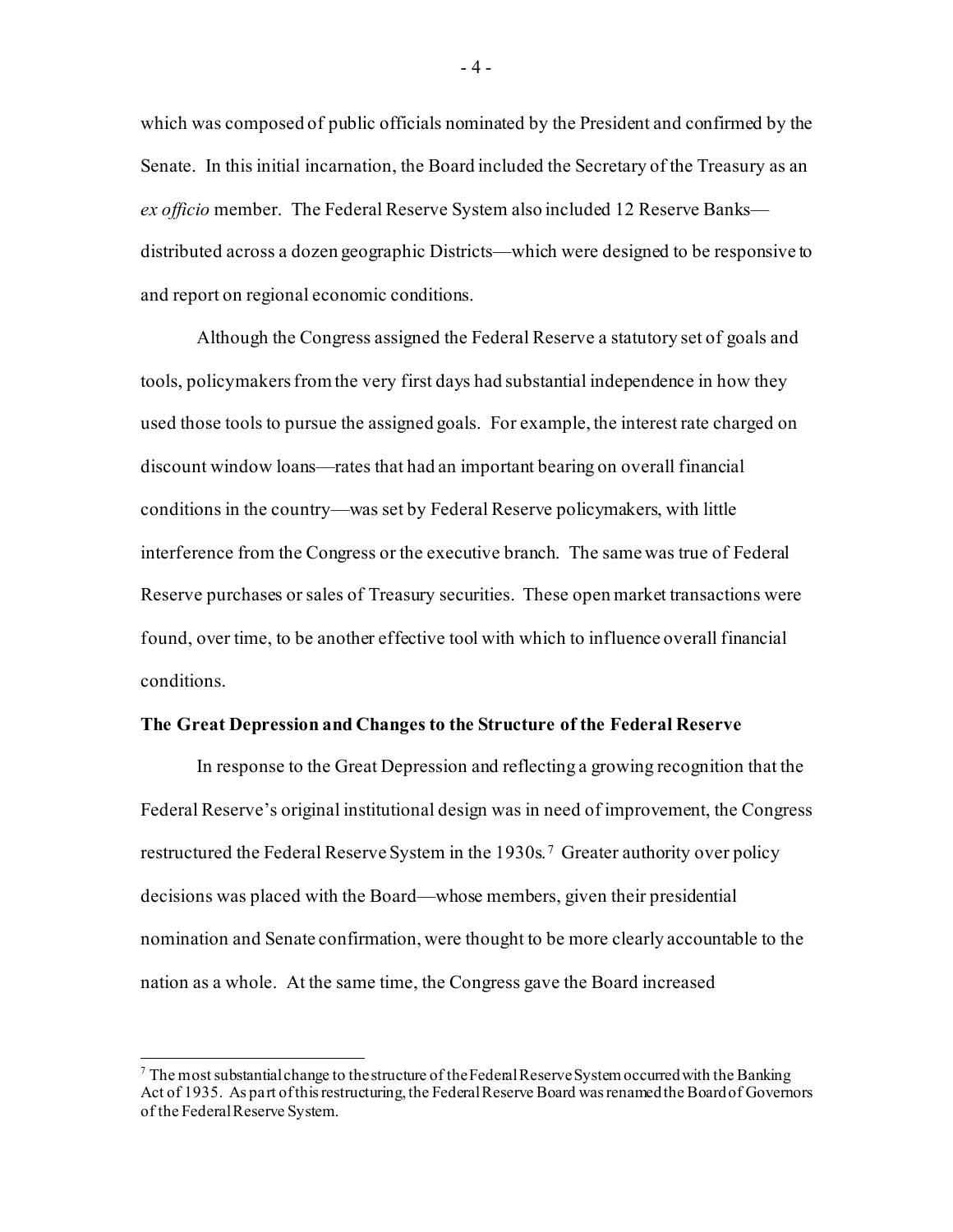independence from the executive branch by removing the Secretary of the Treasury's status as an *ex officio* member. Decisions regarding open market purchases of U.S. government securities, which were becoming the most important monetary policy tool of the Federal Reserve, were assigned to the Federal Open Market Committee (FOMC), which consists of the members of the Board of Governors and a rotating subset of the Reserve Bank presidents. In the FOMC structure set up in the mid-1930s and remaining in force today, only five Reserve Bank presidents are voting members of the FOMC at any one time, leaving the seven Board Governors typically in a majority position. This arrangement has served the Federal Reserve well during the past 85 years, as it promotes a diversity of views and a healthy debate regarding the policy options available. It is also worth noting a distinction that bears on decisionmaking powers regarding monetary policy and lending policy. In contrast to monetary policy, the power to make decisions about the structure of Federal Reserve lending programs, including the authority to launch emergency programs, resides solely with the Board.<sup>8</sup>

Subsequent decades saw further changes to the governance of monetary policy. A notable development occurred in 1951, when the Federal Reserve obtained its current level of independence from the Treasury Department on monetary policy, as codified in the Treasury–Federal Reserve Accord. Another milestone occurred with the Federal Reserve Reform Act of 1977, which assigned the Federal Reserve its current statutory mandate to achieve price stability and maximum employment. [9](#page-5-1) Monetary policy had, in

- 5 -

<span id="page-5-0"></span><sup>&</sup>lt;sup>8</sup> The Federal Reserve Board was given authority to establish lending programs for the nonbanking sector—including households and nonfinancial businesses—in unusual and exigent circumstances, such as a financial crisis.

<span id="page-5-1"></span> $9$  See, for example, Judd and Rudebusch (1999) and Lindsey (2003). The Federal Reserve also had responsibility to seek maximum employment through the Employment Act of 1946, which also directed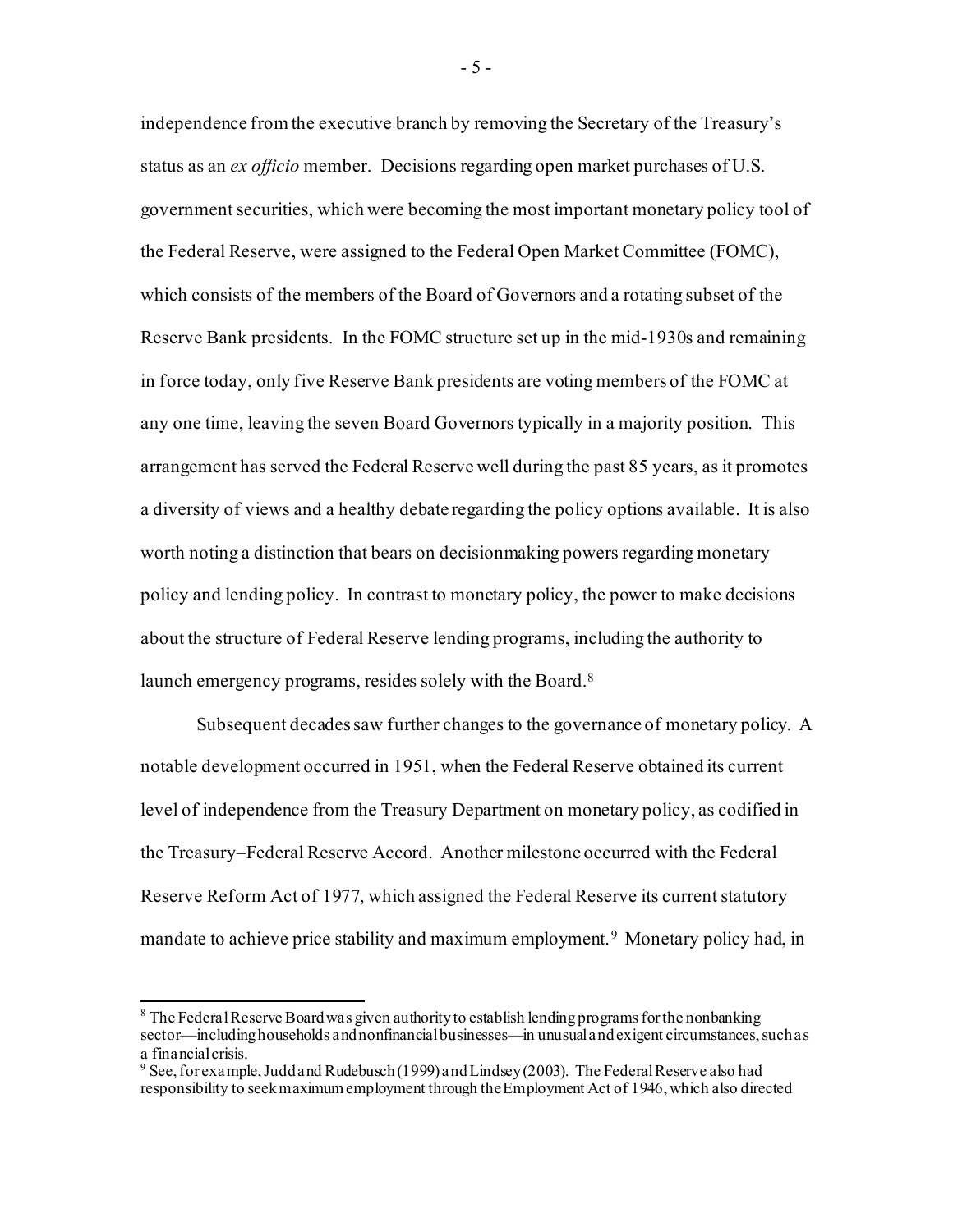effect, pursued these goals since the accord, and the Federal Reserve's maximumemployment and price-stability goals had been embedded in previous acts of the Congress. But the statutory formalization of this "dual mandate" was important in specifying congressional intent and defining the Fed's goals.

In the decades after the Great Depression, while systemic financial disruptions in the United States were not unknown—the Latin American debt crisis of the 1980s and the savings and loan crisis of the 1990s were certainly major events—systemic liquidity crises were relatively uncommon. And the Federal Reserve was able to address the disturbances that did occur using its traditional tools of providing discount window loans to banks, a tool that had been in its toolkit since 1913.

#### **The Global Financial Crisis**

This half-century of relative financial stability in the United States was shattered in 2008 by the GFC, a crisis that disrupted financial markets and impaired financial intermediation around the world. In the United States, many of the most severe disruptions occurred in wholesale funding markets and involved nonbank financial firms—such as broker-dealers, money market funds, nonbank mortgage lenders, and nonbank finance companies. These nonbank financial institutions, which had become a major source of financial intermediation in the United States in the decades leading up to the GFC, were typically lightly regulated, highly leveraged, and overly reliant on unstable sources of short-term funding. And because they were not banks, the Federal

policymakers toward seeking maximum purchasing power. The 1977 legislation was, however,the first permanent law specifically pertaining to the Federal Reserve that explicitly assigned it the dual mandate. Previously, in early 1975, the Congress had directed the Federal Reserve to pursue "the goals of maximum employment [and] stable prices" in House Concurrent Resolution 133 (March 24, 1975), which was in force over the 1975−77 Congress alone. See Senate (1975, p. 3). The legislated wording of the dual mandate in 1977 was closely based on the wording of this resolution.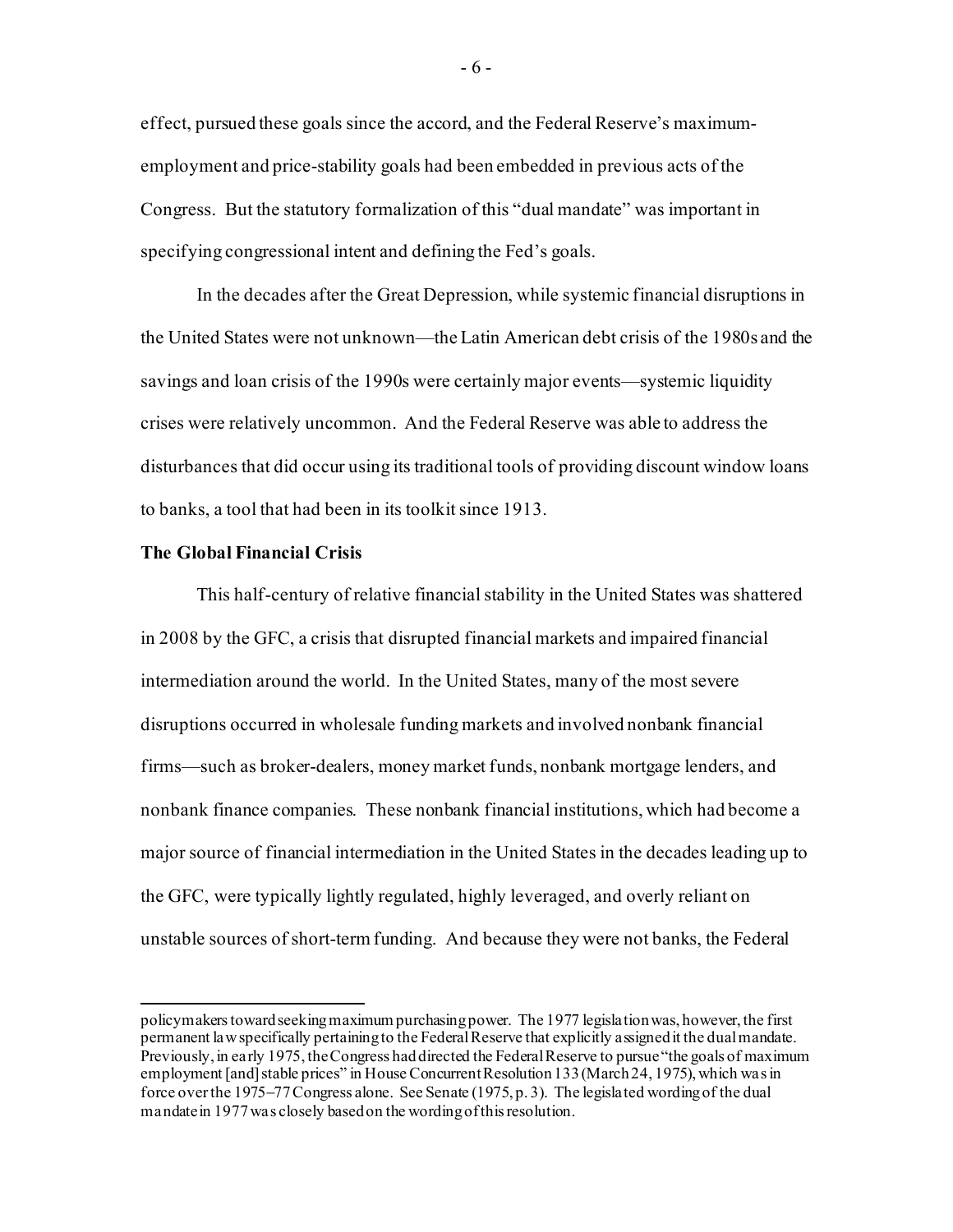Reserve would have faced enormous challenges stemming the crisis solely by use of traditional discount window lending to depository institutions.

Funding markets during the GFC faced enormous stress. A number of major financial firms failed, Fannie Mae and Freddie Mac were forced into conservatorship, and the flow of credit to businesses and households was severely impaired. The Federal Reserve responded by using not only its traditional authority to lend to banks, but also, for the first time, its authority to lend to nonbank institutions under section 13(3) of the Federal Reserve Act in unusual and exigent circumstances. The GFC emergency lending facilities that were stood up under this authority were designed to support short-term funding markets and to provide loans to nonbank financial firms, which in turn could then continue to intermediate credit to the private sector.[10](#page-7-0) The Federal Reserve also made section 13(3) loans to individual distressed nonbank firms, like Bear Stearns and the American International Group, Inc., or AIG.

The Federal Reserve's emergency lending programs established during the GFC stabilized the financial system and helped prevent another great Depression. Consistent with the central bank's statutory authority, the facilities were designed to minimize the Federal Reserve's exposure to credit risk, and all of the facilities were wound down over time without any loss to taxpayers.

In the wake of the GFC, the Congress made several changes to the Federal Reserve's emergency lending authority. First, the Federal Reserve would be required to

- 7 -

<span id="page-7-0"></span><sup>&</sup>lt;sup>10</sup> Emergency lending facilities targeting short-term U.S. credit markets included the Primary Dealer Credit Facility, the Term Securities Lending Facility, the Commercial Paper Funding Facility, and the Asset-Backed Commercial Paper Money Market Mutual Fund Liquidity Facility. The disruptions that occurred in these markets and the role these facilities played in addressing those disruptions are described, among other places, in KacperczykandSchnabl(2010); Covitz, Liang, and Suarez (2013); Duygan-Bump and others (2013); Acharya and others(2017); and Carlson and Macchiavelli (2020).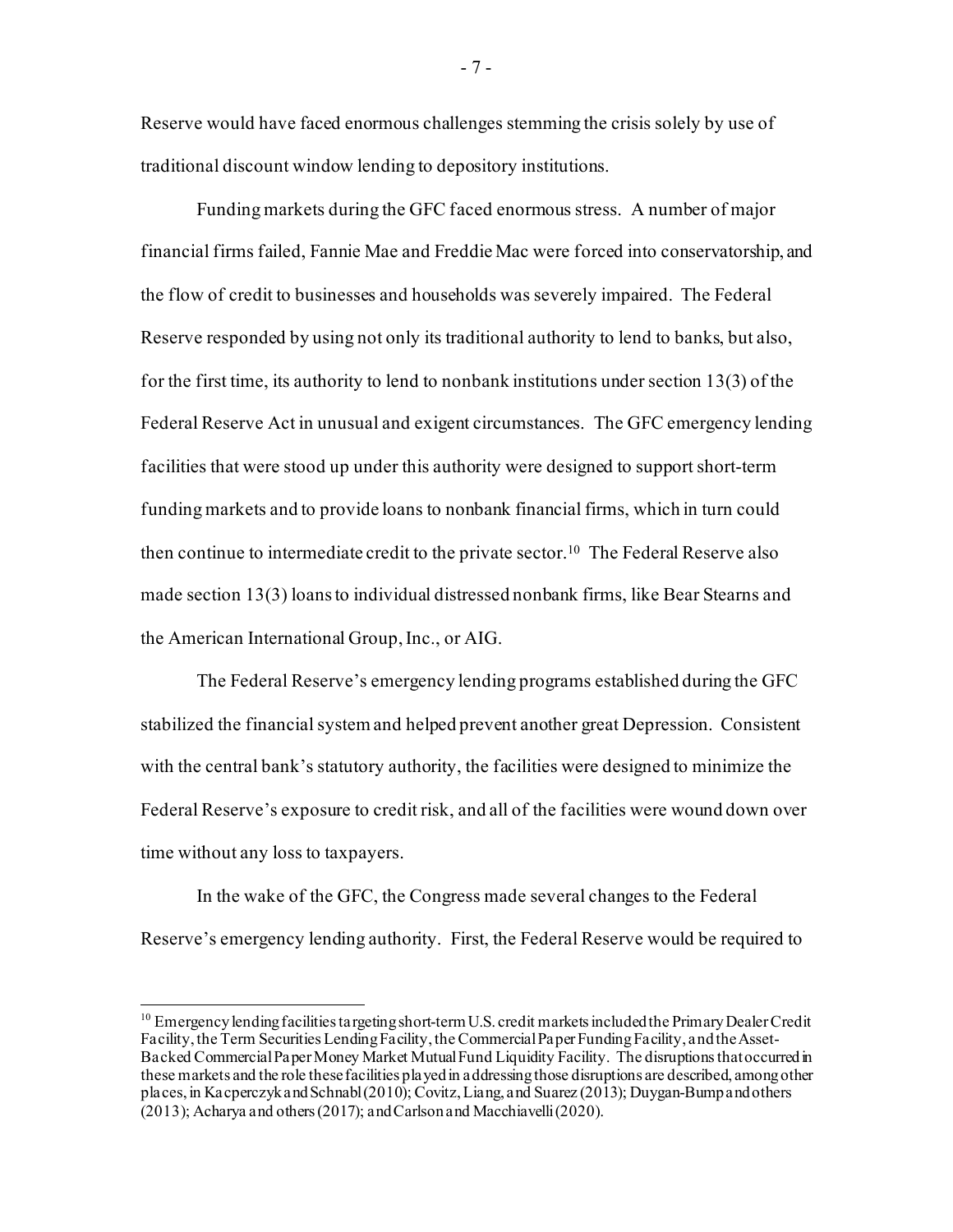provide loans to nonbanks only through broad-based facilities: Bilateral loans to individual nonbank firms were no longer permissible. Second, all emergency lending programs would now require approval by the Secretary of the Treasury. Third, the Federal Reserve going forward would be required to provide enhanced and timely transparency with regard to any emergency lending facilities set up under section 13(3). In addition to these changes to the Federal Reserve's authority, the GFC also spurred wide-ranging financial regulatory reforms—in particular, the Dodd-Frank Wall Street Reform and Consumer Protection Act—meant to improve the stability of the financial system.

The Federal Reserve's experience in the GFC reinforced a set of important principles guiding how it would respond to a future systemic financial crisis:

- Act rapidly and decisively.
- Act on a large scale with a variety of tools.
- Be mindful that announcement effects can be vital for promoting confidence.
- Design and price facilities as backstops to smooth a return to private-sector financial intermediation as quickly as possible.

## **Response to the Global Pandemic Collapse**

The lessons learned from the Federal Reserve's response to the GFC were invaluable, as it had to assess, develop, and execute its response to the GPC in a matter of weeks.<sup>11</sup> In the first two weeks of March 2020, the FOMC lowered its target range for the federal funds rate by  $1\frac{1}{2}$  percentage points, thereby bringing the range to its effective lower bound of 0 to 1/4 percent. The Committee also provided forward guidance on the

<span id="page-8-0"></span> $11$  A detailed description of the Federal Reserve's response to the COVID crisis can be found in Clarida, Duygan-Bump, and Scotti (2021).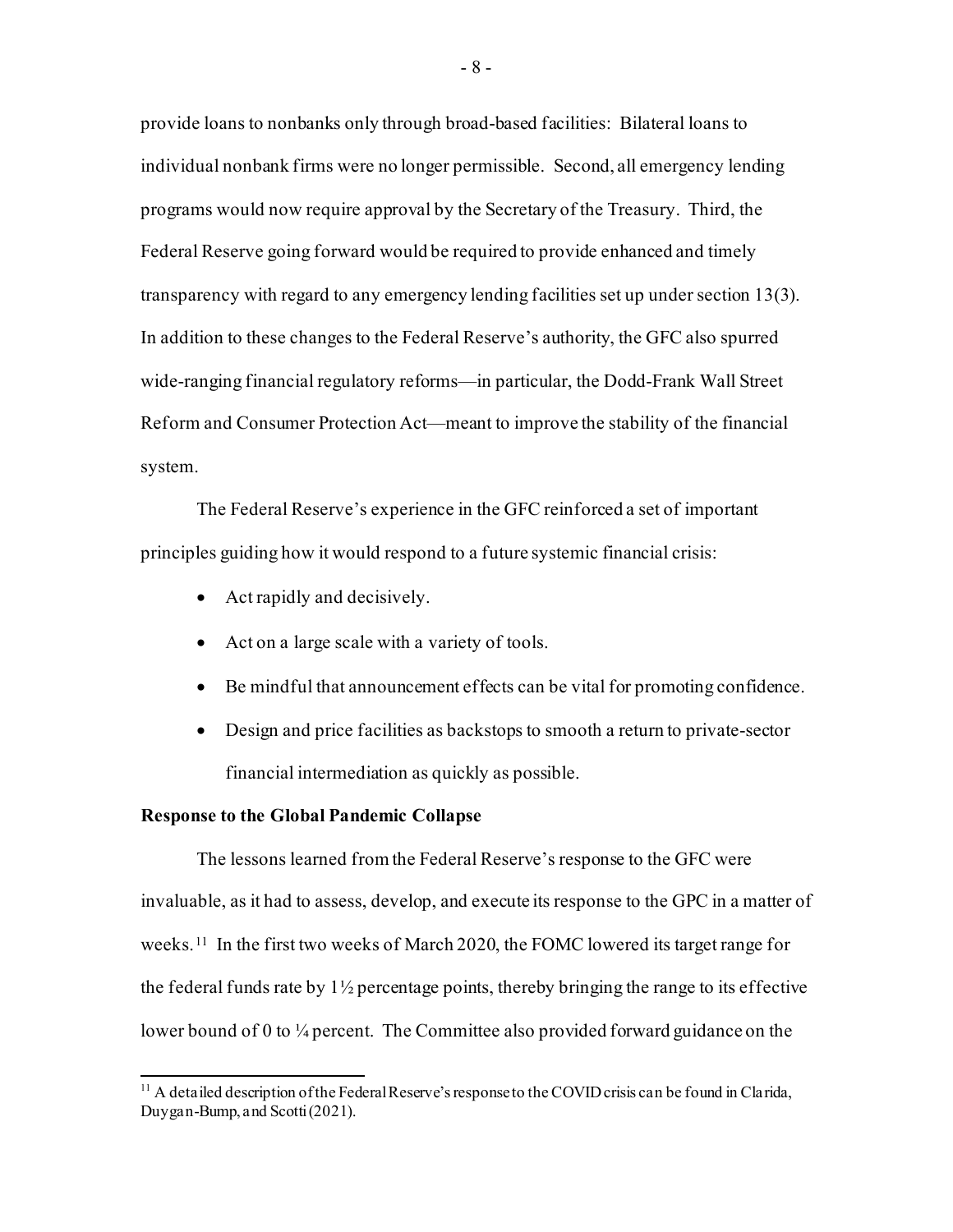federal funds rate, stating that it expected to maintain the existing target range until it was confident that the economy had weathered recent events and was on track to achieve its maximum-employment and price-stability goals.[12](#page-9-0) In addition, the Federal Reserve engaged in substantial purchases of Treasury securities and agency mortgage-backed securities to support market functioning and further ease financial conditions.

Reflecting the heightened uncertainty of mid-March 2020, there was a surge in demand for liquidity across the global financial system. Spreads in some short-term credit markets, such as that for commercial paper, surged to levels nearing those of the 2008 financial crisis; investors ran on prime and tax-exempt money funds; and some firms found it difficult to obtain the credit needed to finance critical operations. Many businesses sought to draw down on lines of credit with banks to augment the amount of liquidity they had readily available. To relieve these strains, the Federal Reserve encouraged depository institutions to turn to the discount window, lowered the rate on discount window borrowing, and made it easier for institutions to borrow from the Federal Reserve at longer maturities. As conditions in U.S. credit markets were severely stressed, the Board determined once again that circumstances were unusual and exigent and acted rapidly and decisively to prevent financial collapse. With approval of the Treasury—and, in some cases, drawing on equity capital invested by the Treasury—the Board announced and stood up several section 13(3) short-term liquidity facilities similar to those established during the GFC. [13](#page-9-1) And because dollar funding pressures were not limited to the United States, the Federal Reserve stabilized global dollar funding markets

- 9 -

<span id="page-9-0"></span><sup>&</sup>lt;sup>12</sup> For more information, see the March 15, 2020, FOMC statement, which is a vailable on the Board's website at https://www.federalreserve.gov/monetarypolicy/fomccalendars.htm.

<span id="page-9-1"></span><sup>&</sup>lt;sup>13</sup> In particular, these facilities were the Primary Dealer Credit Facility, the Commercial Paper Funding Facility, and the Money Market Mutual Fund Liquidity Facility.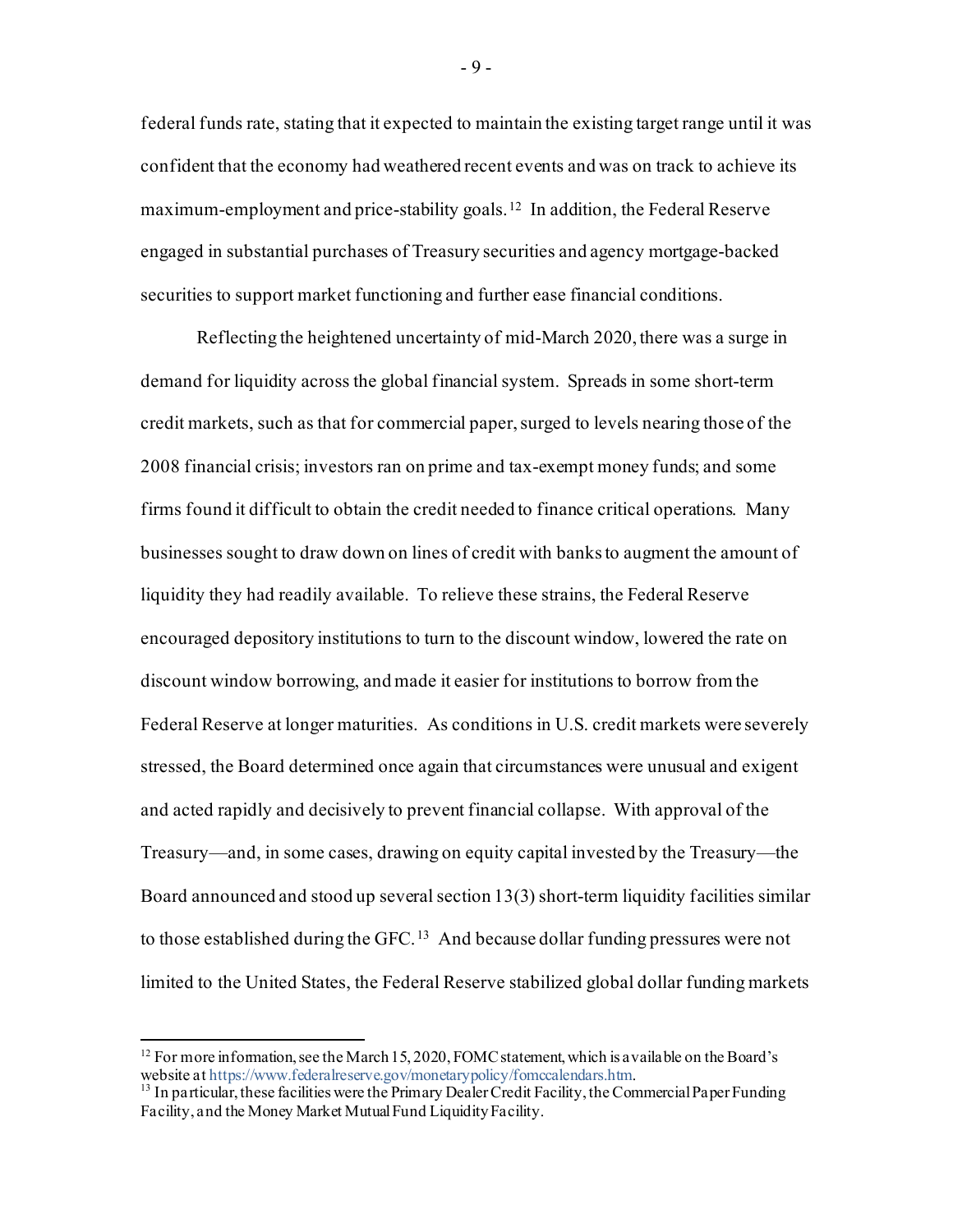by expanding its swap line arrangements with foreign central banks and by lending dollars against U.S. Treasury securities to foreign central banks.

Against the background of concerns about major economic disruptions stemming from the pandemic, strains also emerged in the corporate bond market, the municipal debt market, and asset-backed securities markets. Issuance of new debt in these markets slowed sharply, and the cost of corporate credit increased considerably. Financing challenges were also faced by state and local governments as well as by small and medium-sized businesses traditionally reliant on bank lending.

In response to the crisis, the Congress passed the Coronavirus Aid, Relief, and Economic Security Act, or CARES Act, in late March 2020. The legislation authorized the Treasury to make sizable equity investments in Federal Reserve section 13(3) facilities. On the basis of this legislation, the Federal Reserve established several novel section 13(3) lending facilities to promote intermediation in credit markets. Among other measures, the Federal Reserve purchased corporate bonds in the secondary market under the corporate credit facilities, made loans to smaller nonfinancial companies through the Main Street Lending Program, and made loans to state and local governments through the Municipal Liquidity Facility.

These section 13(3) facilities promoted the flow of credit to households and businesses and helped stabilize financial and economic conditions. It is notable that they accomplished their goals even though credit provided by the facilities was priced in a manner consistent with their status as backstops rather than as full-fledged replacements for private-sector intermediation. Indeed, some facilities recorded little or no use. But their very existence as backstops appears to have contributed in substantial ways to

 $-10-$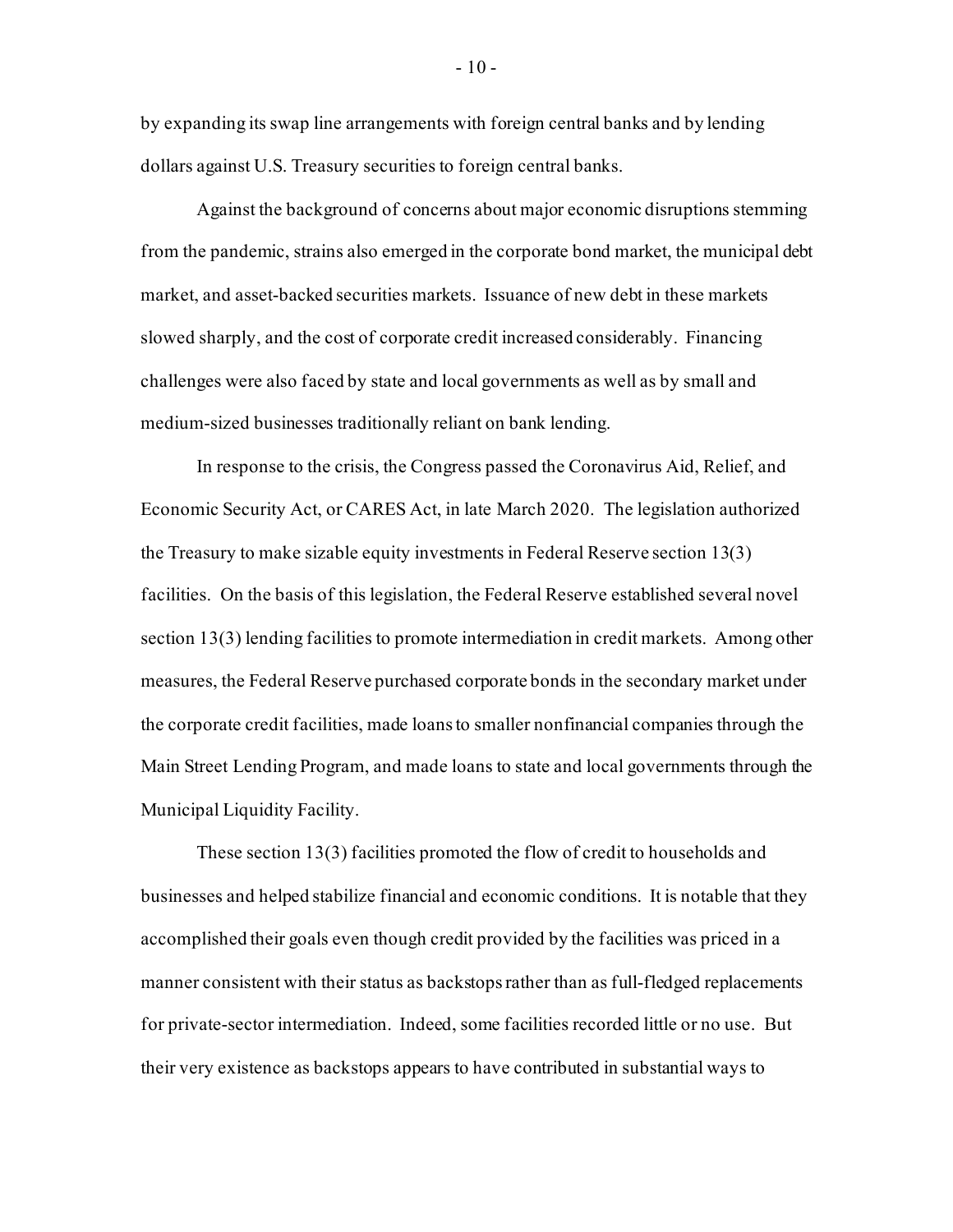calming markets and promoted the revival of activity in private credit markets as conditions normalized.

The public health policy response to contain the COVID-19 virus triggered an unprecedented disruption to the U.S. economy. The economic policy response to the crisis was equally unprecedented. As I have described, because of the breadth and depth of the dislocations in the U.S. financial system caused by the GPC, the Federal Reserve's credit facilities had to be designed to reach counterparties well beyond those associated with its traditional lending facilities. The Federal Reserve's actions during the GPC were taken to fulfill its long-standing statutory mandate to stem financial panics. The facilities established in 2020, in conjunction with the Federal Reserve's other actions and a robust fiscal policy response, provided crucial support to the U.S. economy as GDP was collapsing and unemployment was surging. Then, as the distress in financial markets abated and the economy regained its footing, the facilities were wound down and the emergency tools were, appropriately, put back in the toolbox with no adverse impact on credit conditions. For example, the Federal Reserve completed its sales of assets from the Secondary Market Corporate Credit Facility on August 31. Similarly, we are managing the paydown of assets in our other CARES Act facilities as they wind down over time (see the Table).

### **Concluding Remarks**

In conclusion, in central banking, as in other endeavors, with privilege comes responsibility. The Federal Reserve recognizes and has acted according to the principle that its section 13(3) authorities are to be deployed only in unusual and exigent circumstances, and, in both the GFC and GPC, it took its responsibilities seriously and

- 11 -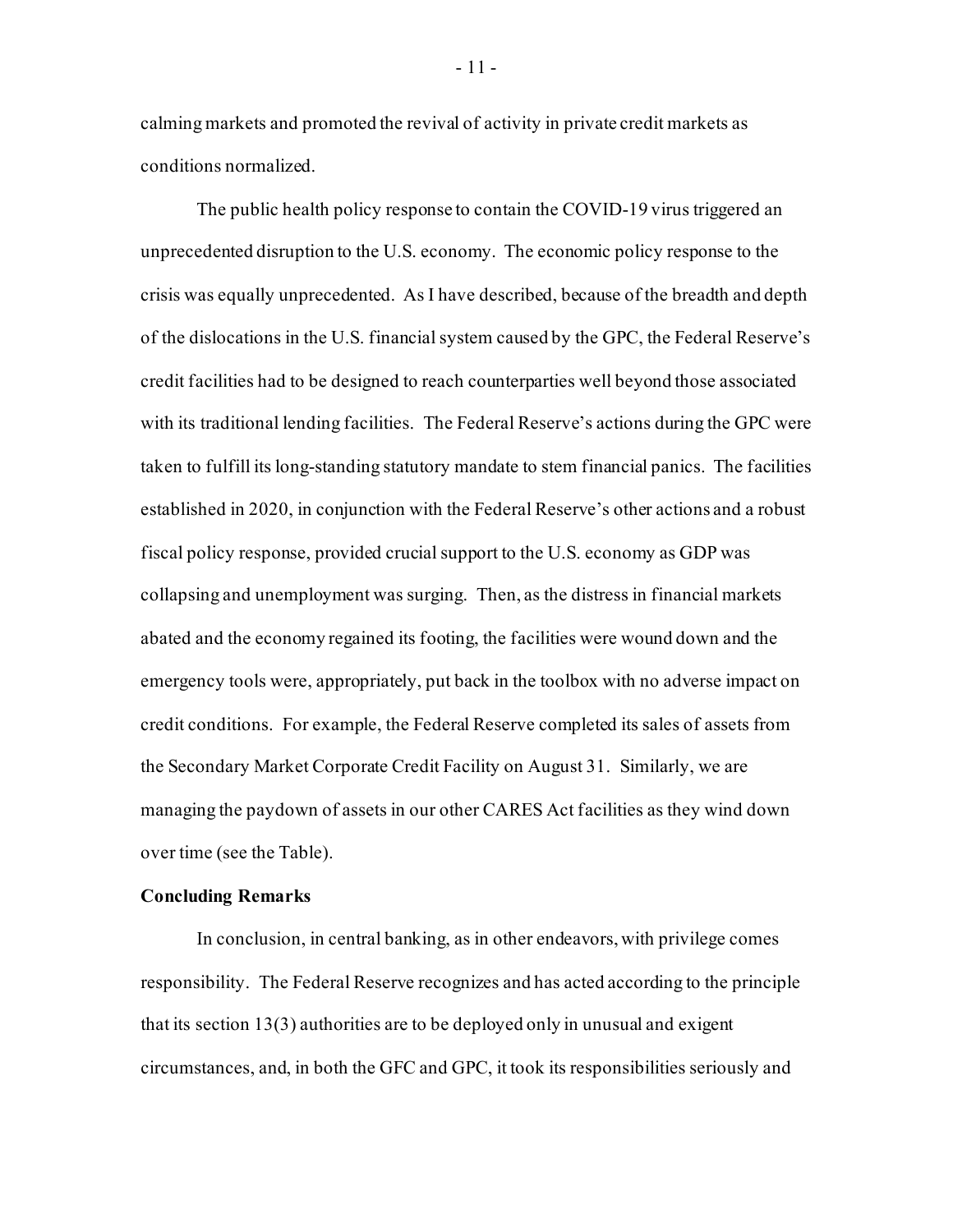did so in a timely way. Outside of such circumstances, the Federal Reserve has been granted instrument independence by the Congress to set short-term interest rates and to purchase and sell U.S. government securities to achieve its statutorily assigned goals of maximum employment and price stability. Thank you for your time and attention, and I look forward to my conversation with President Mester.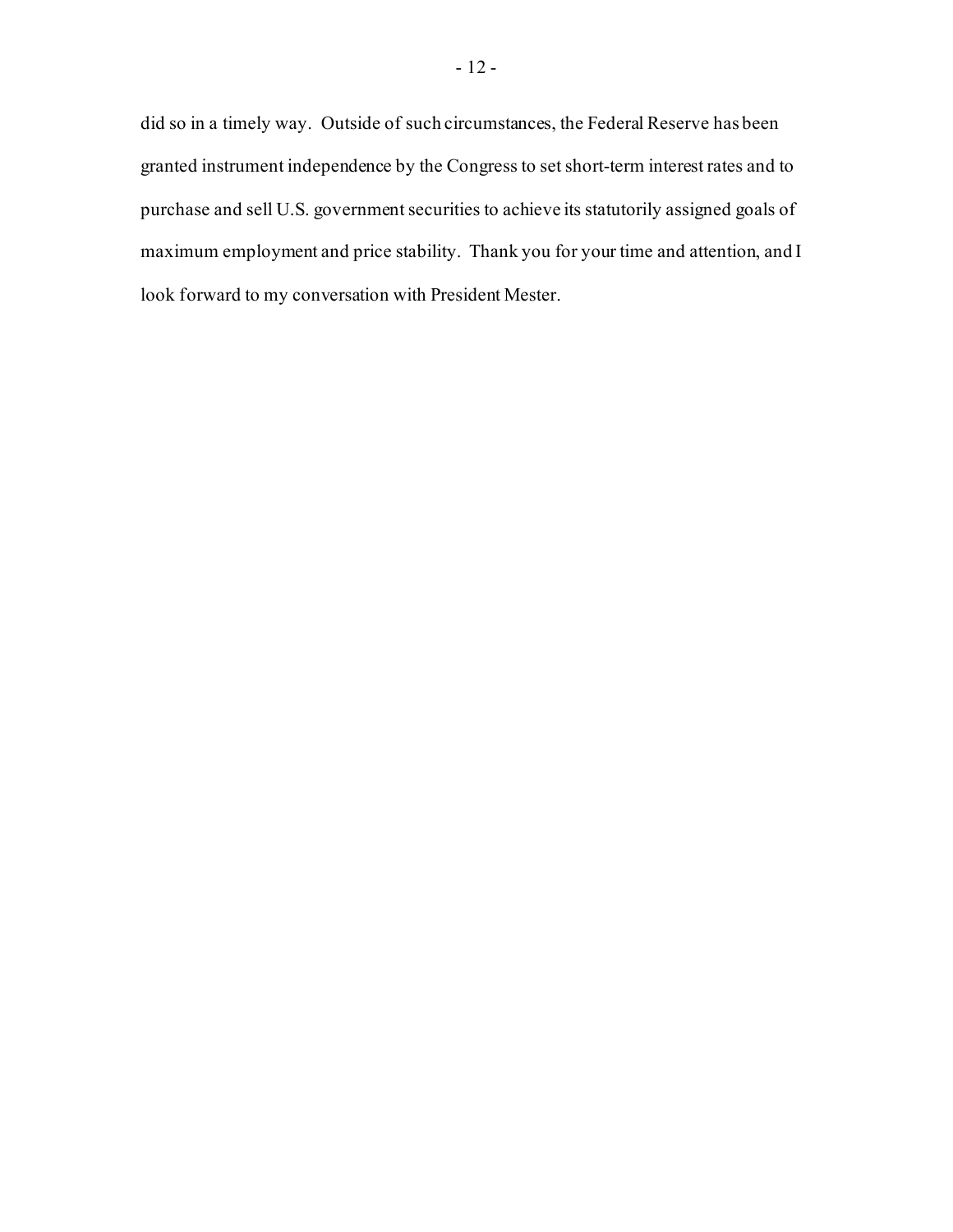# **References**

- Acharya, Viral V., Michael J. Fleming, Warren B. Hrung, and Asani Sarkar (2017). "Dealer Financial Conditions and Lender-of-Last-Resort Facilities," *Journal of Financial Economics,* vol. 123 (January), pp. 81−107.
- Carlson, Mark, and Marco Macchiavelli (2020). "Emergency Loans and Collateral Upgrades: How Broker-Dealers Used Federal Reserve Credit during the 2008 Financial Crisis," *Journal of Financial Economics,* vol. 137 (September), pp. 701−22.
- Clarida, Richard H., Burcu Duygan-Bump, and Chiara Scotti (2021). "The COVID-19 Crisis and the Federal Reserve's Policy Response," Finance and Economics Discussion Series 2021-035. Washington: Board of Governors of the Federal Reserve System, June[, https://doi.org/10.17016/FEDS.2021.035](https://doi.org/10.17016/FEDS.2021.035).
- Covitz, Daniel, Nellie Liang, and Gustavo A. Suarez (2013). "The Evolution of a Financial Crisis: Collapse of the Asset-Backed Commercial Paper Market," *Journal of Finance,* vol. 68 (June), pp. 815−48.
- Cowen, David Jack (2000). *The Origins and Economic Impact of the First Bank of the United States, 1791*−*1797.* New York: Garland Publishing.
- Duygan-Bump, Burcu, Patrick Parkinson, Eric Rosengren, Gustavo A. Suarez, and Paul Willen (2013). "How Effective Were the Federal Reserve Emergency Liquidity Facilities? Evidence from the Asset-Backed Commercial Paper Money Market Mutual Fund Liquidity Facility," *Journal of Finance,* vol. 68 (April), pp. 715−37.
- Goodhart, Charles A.E. (1988). *The Evolution of Central Banks.* Cambridge, Mass.: **MIT Press.**
- Hamlin, Charles S. (1914). "The Federal Reserve System as Established and in Operation," address delivered before the New York Chamber of Commerce, December 3, [https://fraser.stlouisfed.org/files/docs/historical/hamlin/hamlin\\_19141203.pdf](https://fraser.stlouisfed.org/files/docs/historical/hamlin/hamlin_19141203.pdf).
- Jalil, Andrew J. (2015). "A New History of Banking Panics in the United States, 1825−1929: Construction and Implications," *American Economic Journal: Macroeconomics,* vol. 7 (July), pp. 295−330.
- James, John A., James McAndrews, and David F. Weiman (2013). "Wall Street and Main Street: The Macroeconomic Consequences of New York Bank Suspensions, 1866−1914," *Cliometrica,* vol. 7 (May), pp. 99−130.
- Judd, John, and Glenn D. Rudebusch (1999). "The Goals of U.S. Monetary Policy," FRBSF Economic Letter 1999-04. San Francisco: Federal Reserve Bank of San Francisco, January, [https://www.frbsf.org/economic](https://www.frbsf.org/economic-research/publications/economic-letter/1999/january/the-goals-of-us-monetary-policy/)[research/publications/economic-letter/1999/january/the-goals-of-us-monetary](https://www.frbsf.org/economic-research/publications/economic-letter/1999/january/the-goals-of-us-monetary-policy/)[policy.](https://www.frbsf.org/economic-research/publications/economic-letter/1999/january/the-goals-of-us-monetary-policy/)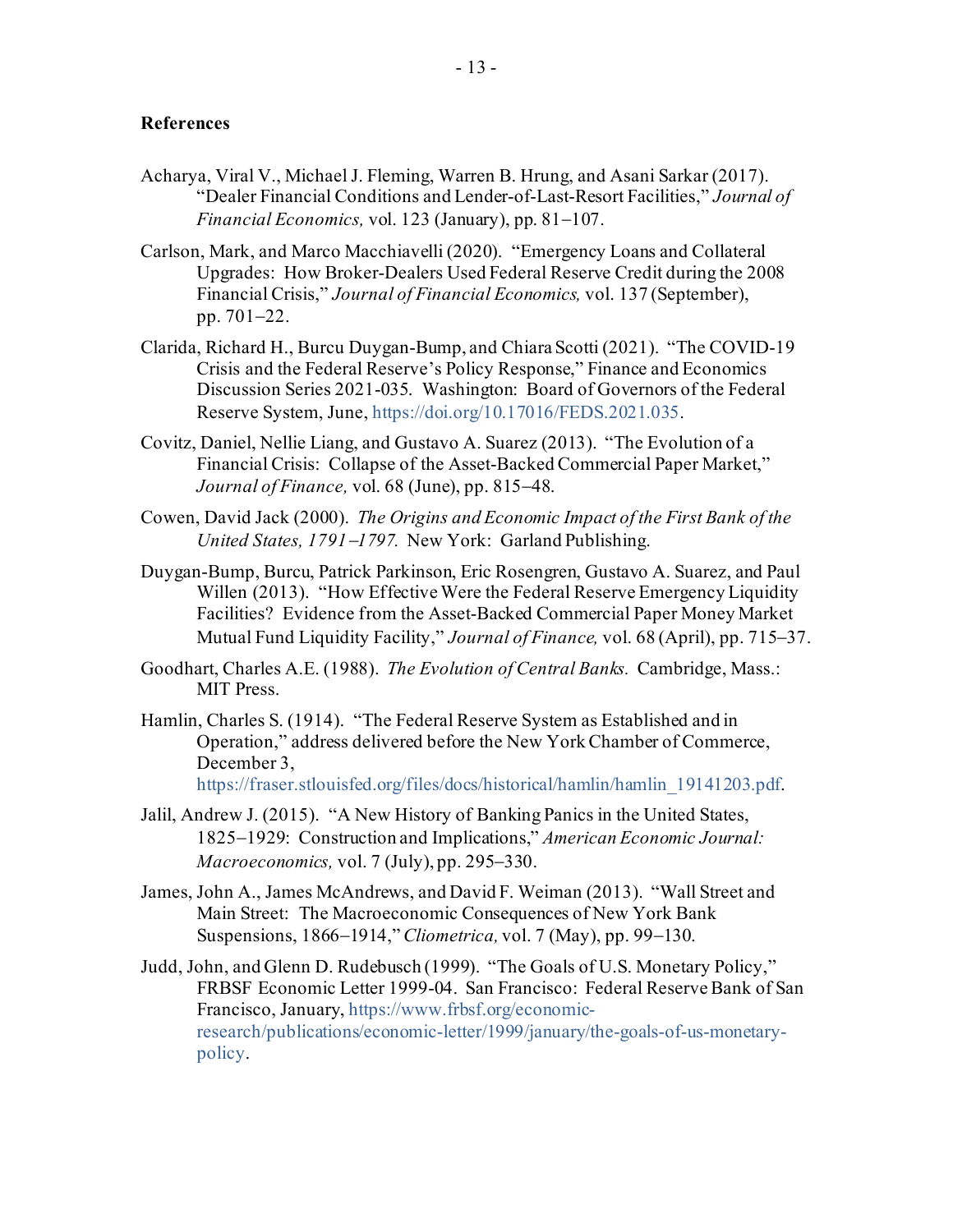- Kacperczyk, Marcin, and Philipp Schnabl (2010). "When Safe Proved Risky: Commercial Paper during the Financial Crisis of 2007–2009," *Journal of Economic Perspectives,* vol. 24 (Winter), pp. 29−50.
- Krooss, Herman E. (1960). "The Historical Background of the American Banking System," in Herbert V. Prochnow, ed., *The Federal Reserve System.* New York: Harper & Brothers, pp. 1−18.
- Lindsey, David E. (2003). *A Modern History of FOMC Communication: 1975*−*2002,* unpublished report, Board of Governors of the Federal Reserve System, Division of Monetary Affairs, June 24 (released publicly in May 2010), [https://fraser.stlouisfed.org/files/docs/historical/FOMC/meetingdocuments/memos](https://fraser.stlouisfed.org/files/docs/historical/FOMC/meetingdocuments/memos/fomc20030624memo01.pdf) [/fomc20030624memo01.pdf](https://fraser.stlouisfed.org/files/docs/historical/FOMC/meetingdocuments/memos/fomc20030624memo01.pdf)*.*
- U.S. Congress, Senate (1975). *First Meeting on the Conduct of Monetary Policy: Hearings before the Committee on Banking, Housing, and Urban Affairs,*  April 29–30 and May 1, 1975, 94th Cong. Washington: Government Printing Office.